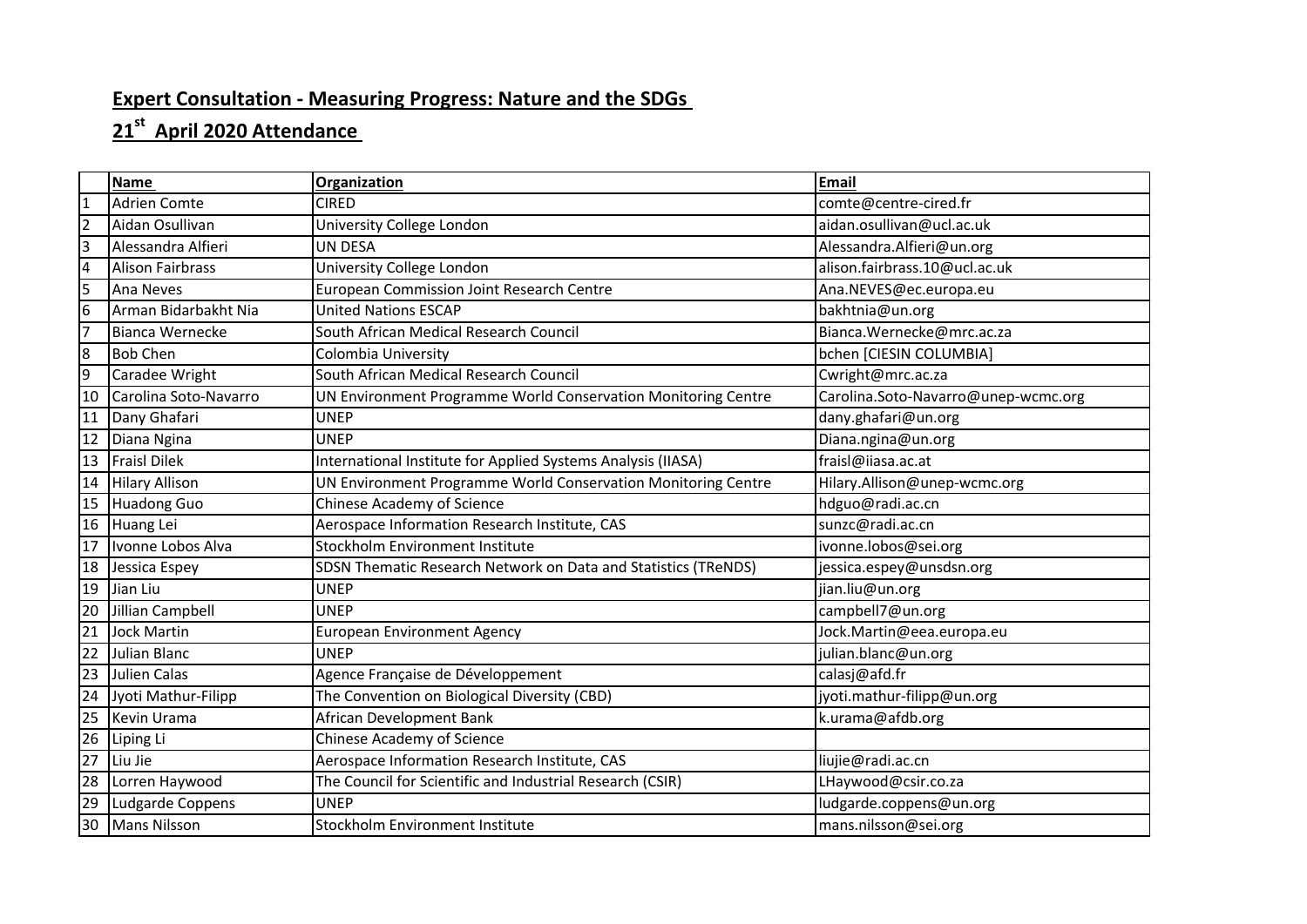| 31 | Mito Tsukamoto          | Chinese Academy of Science                                    |                              |
|----|-------------------------|---------------------------------------------------------------|------------------------------|
| 32 | Moustapha Kamal Gueye   | ILO                                                           | gueye@ilo.org                |
| 33 | <b>Myriam Linster</b>   | <b>OECD Environment Directorate</b>                           | Myriam.linster@oecd.org      |
| 34 | Nathalie Seddon         | University of Oxford                                          | nathalie.seddon@zoo.ox.ac.uk |
| 35 | Neil Burgess            | UN Environment Programme World Conservation Monitoring Centre | Neil Burgess [UNEP-WCMC]     |
|    | 36 Noelle Kumpel        | <b>Birdlife International</b>                                 | noelle.kumpel@birdlife.org   |
| 37 | Oskar Lecuyer           | Agence Française de Développement                             | lecuyero@afd.fr              |
|    | 38 Paul Ekins           | University College London                                     | p.ekins@ucl.ac.uk            |
|    | 39 Robert Smith         | MidSummer Analytics, Canada                                   | rob@midsummer.ca             |
|    | 40 See Linda            | International Institute fror Applied Systems Analysis(IIASA)  | see@iiasa.ac.at              |
| 41 | Shanlong Lu             | Chinese Academy of Science                                    |                              |
| 42 | Steven Ramage           | Group on Earth Observations                                   | sramage@geosec.org           |
| 43 | Thierry De Oliveira     | <b>UNEP</b>                                                   | thierry.oliveira@un.org      |
| 44 | Wondwosen Asnake Kibret | <b>UNEP</b>                                                   | wondwosen.asnake@un.org      |
| 45 | Xiaosong Li             | Chinese Academy of Science                                    | lixs@aircas.ac.cn            |
|    | 46 zhognchang sun       | Chinese Academy of Science                                    |                              |

## **Expert Consultation - Measuring Progress: Nature and the SDGs**

**nd April 2020 Attendance** 

|                | <b>Name</b>           | Organization                                                  | Email                               |
|----------------|-----------------------|---------------------------------------------------------------|-------------------------------------|
| $\overline{1}$ | <b>Adrien Comte</b>   | CIRED                                                         | comte@centre-cired.fr               |
| $\overline{2}$ | Aidan Osullivan       | University College London                                     | aidan.osullivan@ucl.ac.uk           |
| 3              | Alessandra Alfieri    | UN DESA                                                       | Alessandra.Alfieri@un.org           |
| $\overline{4}$ | Alison Fairbrass      | University College London                                     | alison.fairbrass.10@ucl.ac.uk       |
| 5              | <b>JAna Neves</b>     | European Commission Joint Research Centre                     | Ana.NEVES@ec.europa.eu              |
| 6              | Arman Bidarbakht Nia  | <b>United Nations ESCAP</b>                                   | bakhtnia@un.org                     |
| $\overline{7}$ | Bianca Wernecke       | South African Medical Research Council                        | Bianca.Wernecke@mrc.ac.za           |
| 8              | <b>Bob Chen</b>       | Colombia University                                           | bchen [CIESIN COLUMBIA]             |
| $\overline{9}$ | Brennan VanDyke       | UNEP                                                          | brennan.vandyke@un.org              |
| 10             | Caradee Wright        | South African Medical Research Council                        | Cwright@mrc.ac.za                   |
| 11             | Carolina Soto-Navarro | UN Environment Programme World Conservation Monitoring Centre | Carolina.Soto-Navarro@unep-wcmc.org |
|                | 12 Dany Ghafari       | <b>UNEP</b>                                                   | dany.ghafari@un.org                 |